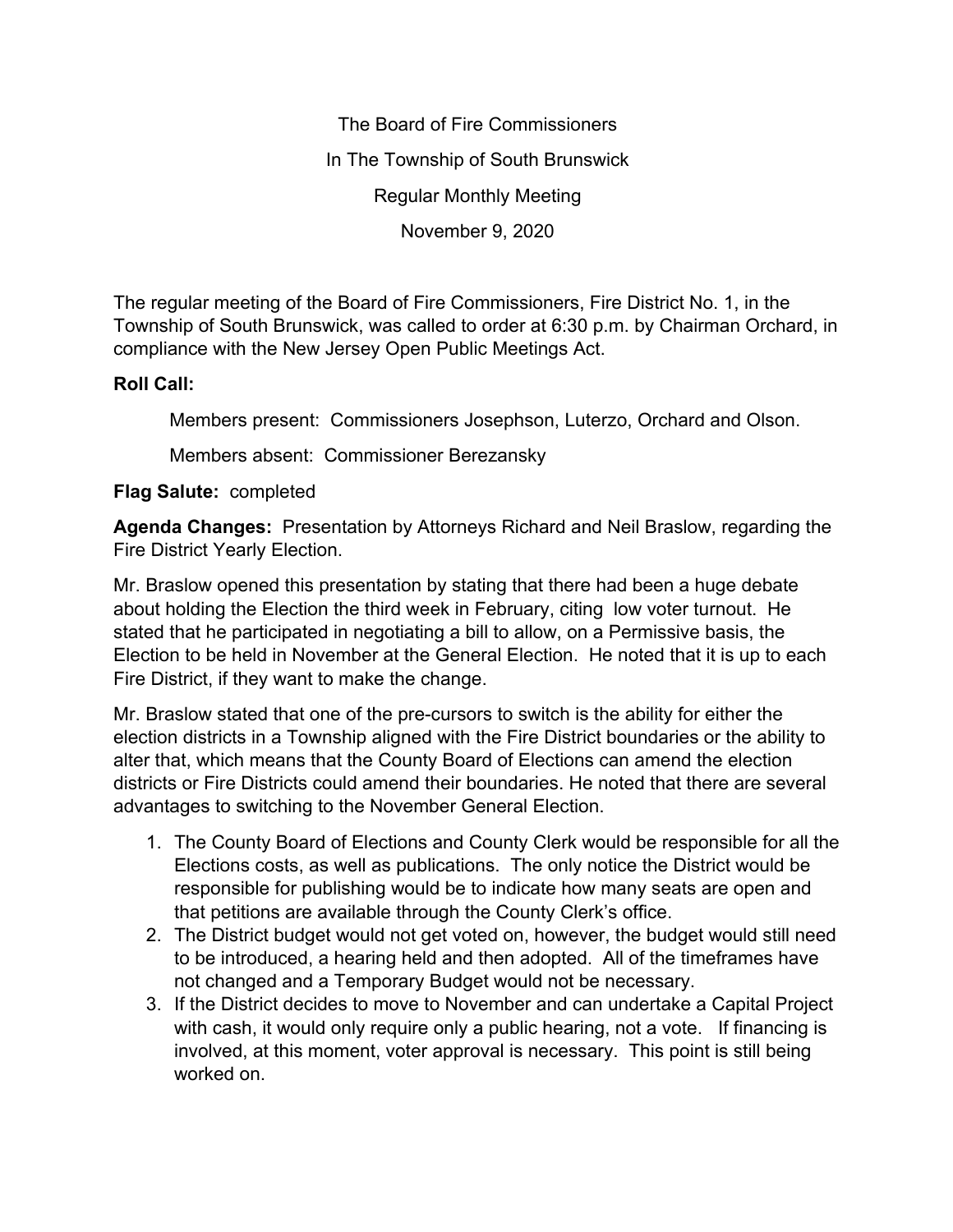Mr. Braslow stated there were a number of issues, should the District decide to switch to November.

- 1. Commissioners' terms would expire the first Tuesday in December, not in February. Should a Commissioner's term were to expire in February, it would be extended to December.
- 2. If the District was to exceed the Cap, an election would still be held in February.
- 3. One concern that the change to November was that the District election would become political. Based on the Districts that have switched, this concern has been unfounded.
- 4. Should the District switch to December, it cannot switch back to February.
- 5. The cost of not switching to December, could greatly increase the District's budget.
- 6. Another concern, should the Election turn into a mail-in ballot only, any budget may not pass.

Questions from the Commissioners:

Mr. Orchard stated that he felt the District was being forced into moving to November because of the cost. Mr. Braslow stated that he did not believe the District has enough time for switch, as the three districts in the Township are still working on aligning their coverage areas with the election districts. He suggested that the District include a sizeable amount of money for the February Election process and he noted that there is work going on to get funding to help out all the districts.

Mr. Orchard asked when the District must make their decision for next November's election. Mr. Braslow responded that the resolution to switch should be done prior to the next budget election cycle, which is December.

Mr. Perez will work on getting the costs for the election together to include in the budget. In addition, the work needs to be done on getting the districts aligned.

## **Address from the Public:** none

**Approval of October Regular Meeting Minutes:** Mr. Olson made a motion to approve the minutes as presented and Mr. Luterzo seconded the motion. A vote was taken and passed unanimously.

# **Reports:**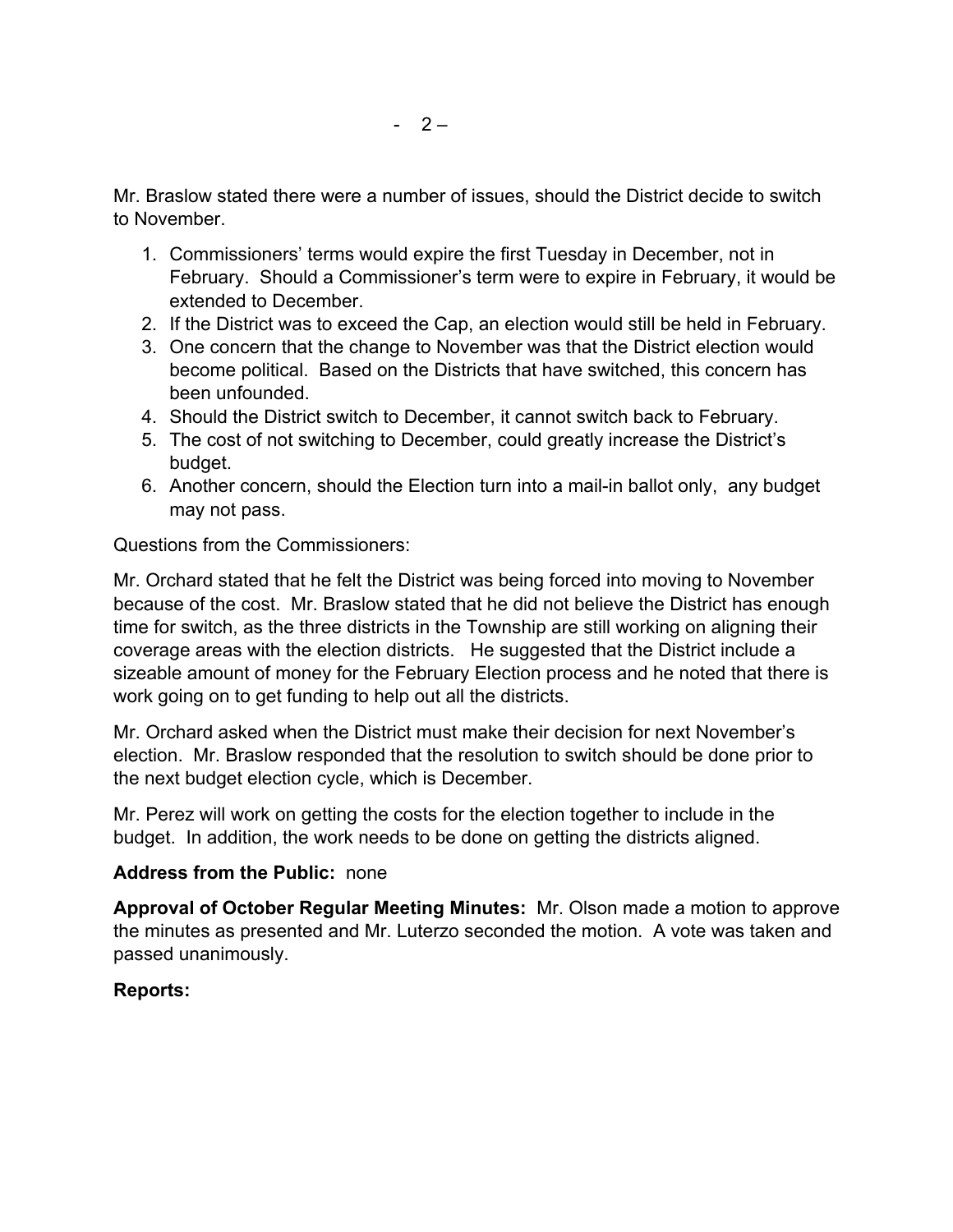Line Activities – Chief Perez presented the following report (file copy attached):

- 1. Stats for month of October: 262 fire calls; 27 training; 22 work details.
- 2. The Company has been attending training drills with Princeton and Plainsboro (mutual aid partners).
- 3. The new engine is being worked on and should be at the firehouse the week of Thanksgiving. Hopefully, it will be in service by the end of the year.

President's Report – nothing to report.

Treasurer's Report/Voucher List – (file copy attached). After review of the List, Mr. Olson made a motion to approve it, as presented; Mr. Josephson seconded the motion. A vote was taken and passed unanimously.

Secretary's Report – Mr. Olson had nothing to report.

Fire Coordinator's Report- Mr. Perez reported that a life insurance company has been found that would keep the benefit of \$25K whole after 70. A quote should be received this week. All other insurance policies have been renewed.

Chairman – Mr. Orchard has nothing to report.

Standing Committee Reports:

*Fire Company Liaison –* nothing to report

*Rescue Squad Liaison –* nothing to report

*Public Relations –* everything is fine.

*State Association –* nothing has been received.

*Insurance –* all policies renewed and paid.

**Unfinished Business: 2021 Election/Budget Decision:** previously discussed with Mr. Braslow.

## **New Business: 2021 Budget and LOSAP Resolution:**

LOSAP: Members must attend 40 fire calls; 15 drills; 10 work details; 5 business meetings, for a total of 70 points to qualify for 2020. Mr. Perez read into the record Resolution 20—14 (file copy attached). Mr. Olson made a motion to approve the resolution and Mr. Luterzo seconded it. A roll call vote was taken: Mr. Josephson-yes; Mr. Orchard-yes; Mr. Luterzo-yes; Mr. Olson-yes; Ms. Berezansky was absent. The Resolution passed unanimously.